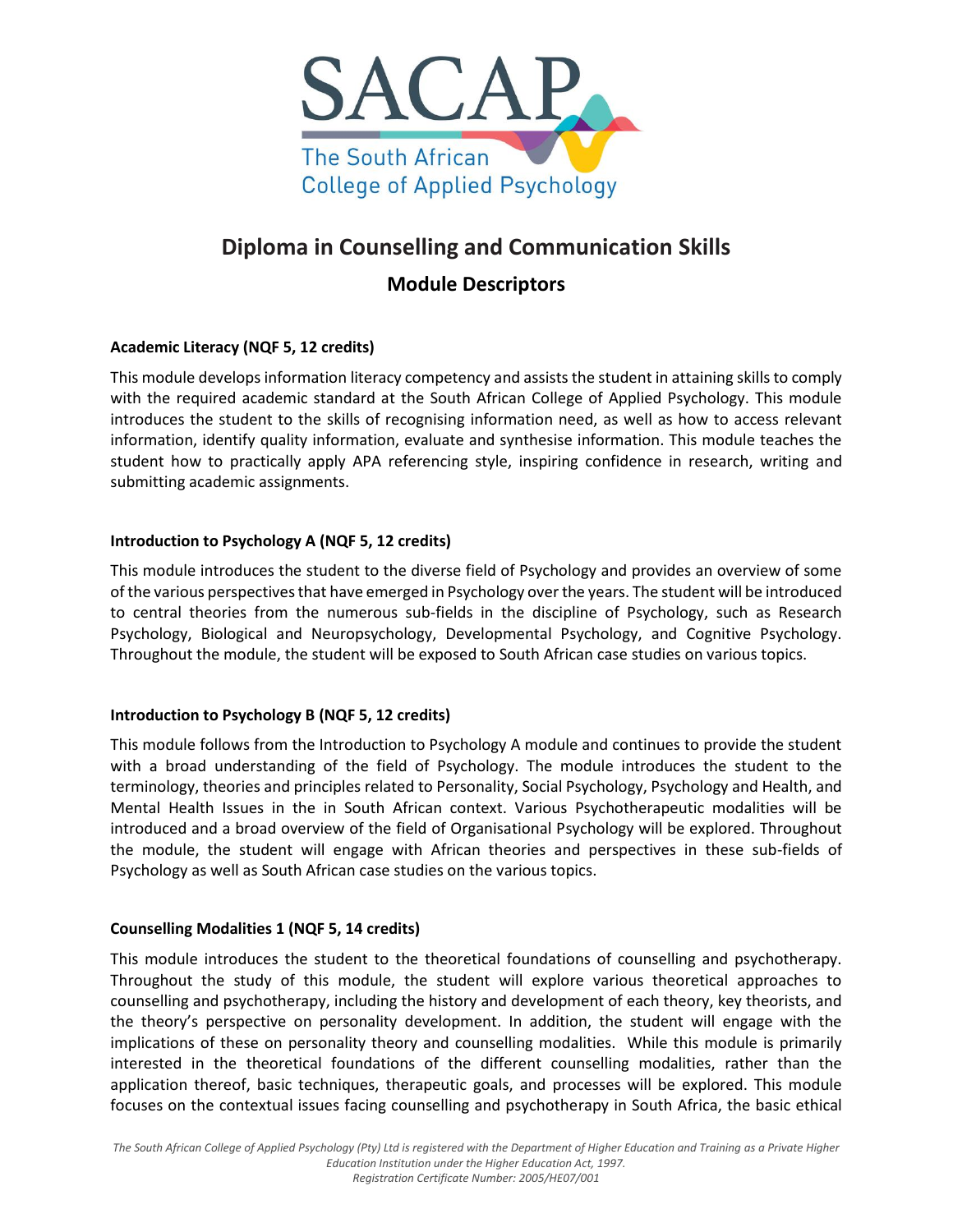principles requiring consideration in counselling, as well as the following approaches to counselling and psychotherapy: Jungian Analysis and Therapy; Adlerian Therapy; Existential Therapy; Person-Centred Therapy; and Gestalt Therapy.

#### **Counselling Modalities 2 (NQF 5, 14 credits)**

This module continues to introduce the student to the theoretical foundations of counselling and psychotherapy. Throughout this module, the student will gain an understanding of the history and background of various counselling modalities, the theoretical underpinning of each modality, as well as the key theorists for each modality and their perspectives on personality development. In addition, the student will explore the implications of these perspectives on counselling interaction. While this module is primarily interested in the theoretical foundations of the different counselling modalities, rather than the application thereof, basic techniques, therapeutic goals, and processes will be addressed. This module focuses on the contextual issues facing counselling and psychotherapy in South Africa, the basic ethical principles requiring consideration in counselling, as well as the following approaches to counselling and psychotherapy: Behaviour Therapy; Rational Emotive Behaviour Therapy (REBT); Cognitive Therapy; Choice Theory/Reality Therapy; Feminist Therapy; Solution Focused Brief Therapy (SFBT); Narrative Therapy; Affirmative counselling practices; Family Therapy; and an integrative approach to therapy.

#### **Interpersonal Communication Skills (NQF 5, 14 credits)**

This module provides foundational knowledge, skills, and capabilities for effective interpersonal communication. Throughout this module, the student will gain a broad understanding of contemporary interpersonal theory and practice as well as a comprehensive skills-base to work effectively and efficiently with people from diverse backgrounds, with different abilities, and within a variety of contexts. The student will explore the varying ways in which individuals communicate and the various factors that directly and indirectly affect interpersonal relationships and the interpersonal communication process, such as emotions, (dis)ability, culture, conflict, and power relations.

#### **Fundamentals of a Helping Relationship (NQF 5, 14 credits)**

This module introduces the student to the essential skills embedded in the helping relationship and prepares the student with the fundamental skills for providing counselling support to others. The module lays a foundation for students in understanding the terminology, key concepts, and the relevant theoretical models related to the profession of counselling. It further teaches the student how to engage in helping relationships and the values that drive these relationships. The module focuses on core counselling skills, such as: attending skills, active listening skills, contracting skills, paraphrasing, summarising, identifying and reflecting feelings, asking questions, the skill of challenging, goal setting and evaluation, and supporting and encouraging the client. The student will explore the value of the counselling environment and the importance of becoming a reflexive practitioner. The Relational Skills Model will be unpacked and comprise of five phases, these are: (i) establishing the relationship, (ii) developing the relationship, (iii) working with the relationship, (iv) the established relationship, and (v) maintaining the relationship.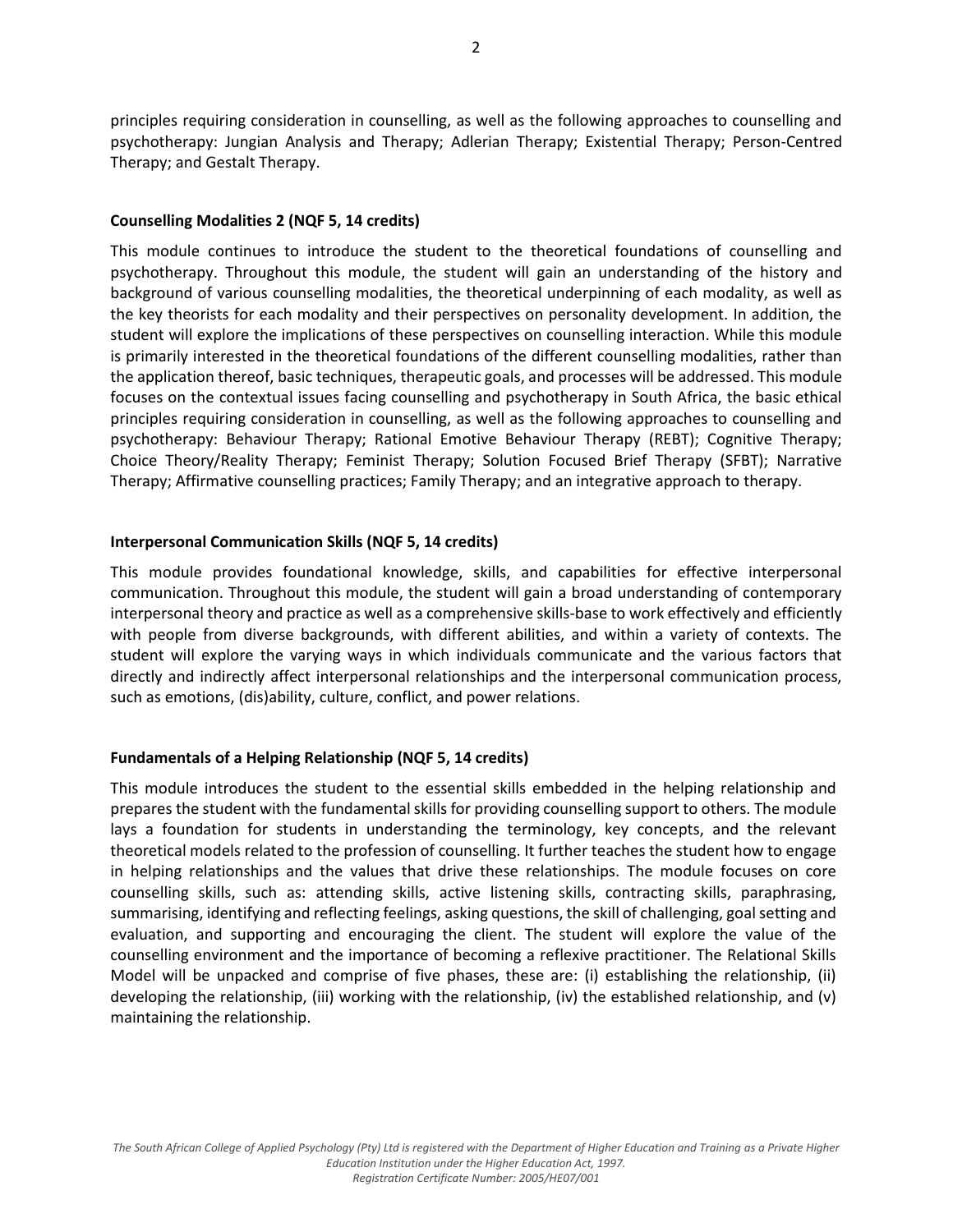#### **Diversity in the South African Context (NQF 5, 14 credits)**

This module is designed to engage and explore diversity within South Africa. The purpose of the module is to create awareness of the impact of context and contextualised dynamics that ultimately shape the development of individuals and counselling practice within South Africa. The module also builds on awareness and expands the student's knowledge of issues of diversity. Diversity within this module is explored as a multidimensional combination of culture, worldview and identity, oppression, power, privilege, race, gender, sexuality, vulnerability, spirituality, religion and disability. The student will be equipped with an awareness of the uniqueness of the South African context and an ability to explore South African identity and come to grips with influences that have shaped and continue to shape South African communities, families and individuals. An understanding of ecological systems theory will be grasped and the development of self in the context of community reflected on. Throughout the module, the student's knowledge of specific contexts will be expanded in order to deepen students' critical awareness, respect, and acceptance of cultural worldviews, behaviour, and contextualised dynamics that ultimately shape the development of individuals and counselling practice within South Africa. The module also builds on awareness and knowledge and encourages the student to apply knowledge, while also conceptualising possible action for effective change within the South African context.

#### **Developmental Psychology A (NQF 5, 14 credits)**

Developmental Psychology A focuses on themes in developmental psychology and offers an overview of human development at various stages of life, including conception, infancy, childhood and adolescence. The module explores descriptions of specific aspects of human development, including physical, cognitive, personality, and social development. The following theoretical frameworks will be referred to when engaging with human development across the life-span: Freud's theory of psychosexual development, Erikson's theory of psychosocial development, and Piaget and Vygotsky's theories of cognitive development. The student will also be given the opportunity to explore the impact of socio-cultural contexts on human development, specifically within the South African context, as well as engage with the connection between their life experiences and the theories and process of human development.

#### **Developmental Psychology B (NQF 6, 14 credits)**

This module explores adult lifespan development and ageing within the framework of the major areas of development; inclusive of physical development, cognitive development, personality development, and social development. Key theoretical approaches will be discussed that explain adult development and ageing across the major areas of development. This module adopts a holistic approach to adult development and ageing through consideration of the challenges that people experience as they age, alongside its effects on the person's general health and well-being.

#### **Counselling Skills and Process Development (NQF 6, 14 credits)**

This module builds on and consolidates counselling competencies gained in Fundamentals of a Helping Relationship and continues to develop the students counselling skills. The module addresses on a deeper level the counselling framework from Fundamentals of a Helping Relationship and places particular focus on the integration of Egan's Skilled Helper Model. The module provides students with an opportunity to further operationalize their helping skills through counselling role plays. Throughout the module, students will be taught to engage in a process of critical self-reflexivity as they sharpen their counselling skills.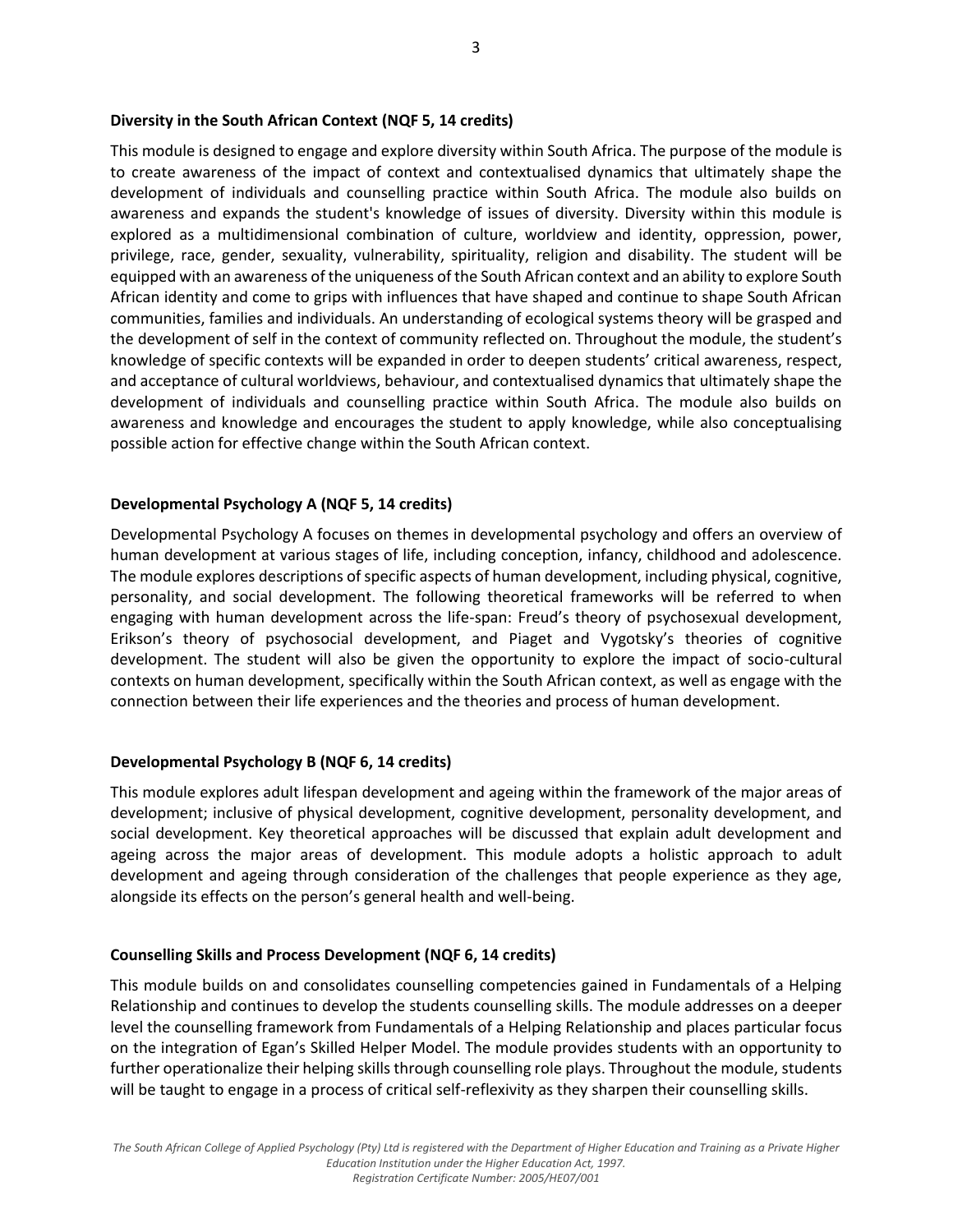#### **Ethics in Counselling (NQF 6, 14 credits)**

This module explores ethics in the helping professions. It aims to provide students with foundational knowledge about universal ethical principles, ethical reasoning and ethical decision-making models. The module cultivates a sense of ethical commitment in students, as they develop a growing awareness of ethical dilemmas and the impact of their own personal values and biases on the ethical decision-making process. The implications and considerations of applying ethics within a multicultural context will be discussed, as well as the role of ethics from a social justice perspective. This module requires the student's personal involvement and commitment to participate.

#### **Self-Esteem and Motivation (NQF 6, 14 credits)**

This module explores the conceptual and theoretical definitions of self-esteem and motivation and engages the student in a discussion on the key concepts that aid in explaining self-esteem and motivation. The factors that contribute to the variating levels of these constructs in persons will be discussed to better determine which methods and strategies must be employed to enhance self-esteem and motivation in people. Cognition, life experiences, emotion and one's self-concept play a great role in how these concepts manifest and influence one's behaviour. Students will be taken on a journey of critical self-reflection in which they explore the context of their self-esteem and motivation levels and consider various strategies to enhancing it.

#### **Crisis and Trauma Counselling (NQF 6, 14 credits)**

This module explores the counselling context with particular reference to people who have experienced situations of crisis and trauma. The module provides the student with the knowledge and skills needed for the effective intervention and management of a crisis. In this module, students would be able to differentiate between a crisis and trauma, and the types of intervention strategies that each requires. This module explores the foundations of trauma counselling related to health, illness, death, the family context and the phenomenology of rape in South Africa. It further provides an understanding of the effects of indirect trauma and introduces the student to the following intervention strategies: brief interventions, cognitive behavioural counselling, narrative practices, and strengths-based interventions. Further areas of foci for this module include the exploration of ways to effectively manage behavioural and emotional responses to crisis and trauma contexts, the assessment of a person who has been exposed to crisis and trauma incidents, as well as how best to respond in such contexts, and when to refer the person for specialist services.

#### **Community Psychology (NQF 6, 14 credits)**

The module introduces the student to the field of community psychology, specifically looking at the historical development of community psychology in the South African context. The unique social challenges faced by communities in South Africa will be explored through its conceptual definitions, looking at the implications for the community and the intervention strategies proposed. This will acquaint the student with the realities faced by many South African citizens. The module further delves into the concept of an African cosmology as well as culture, how the individual perceives themselves existing in a community with others, and how this reality impacts their position and role in the community. Considering that people interact with their social and physical environments and that a community may be considered a social system, with its interacting members comprising of various subsystems within it, students are familiarized with various ecological approaches that are used to better understand the community as a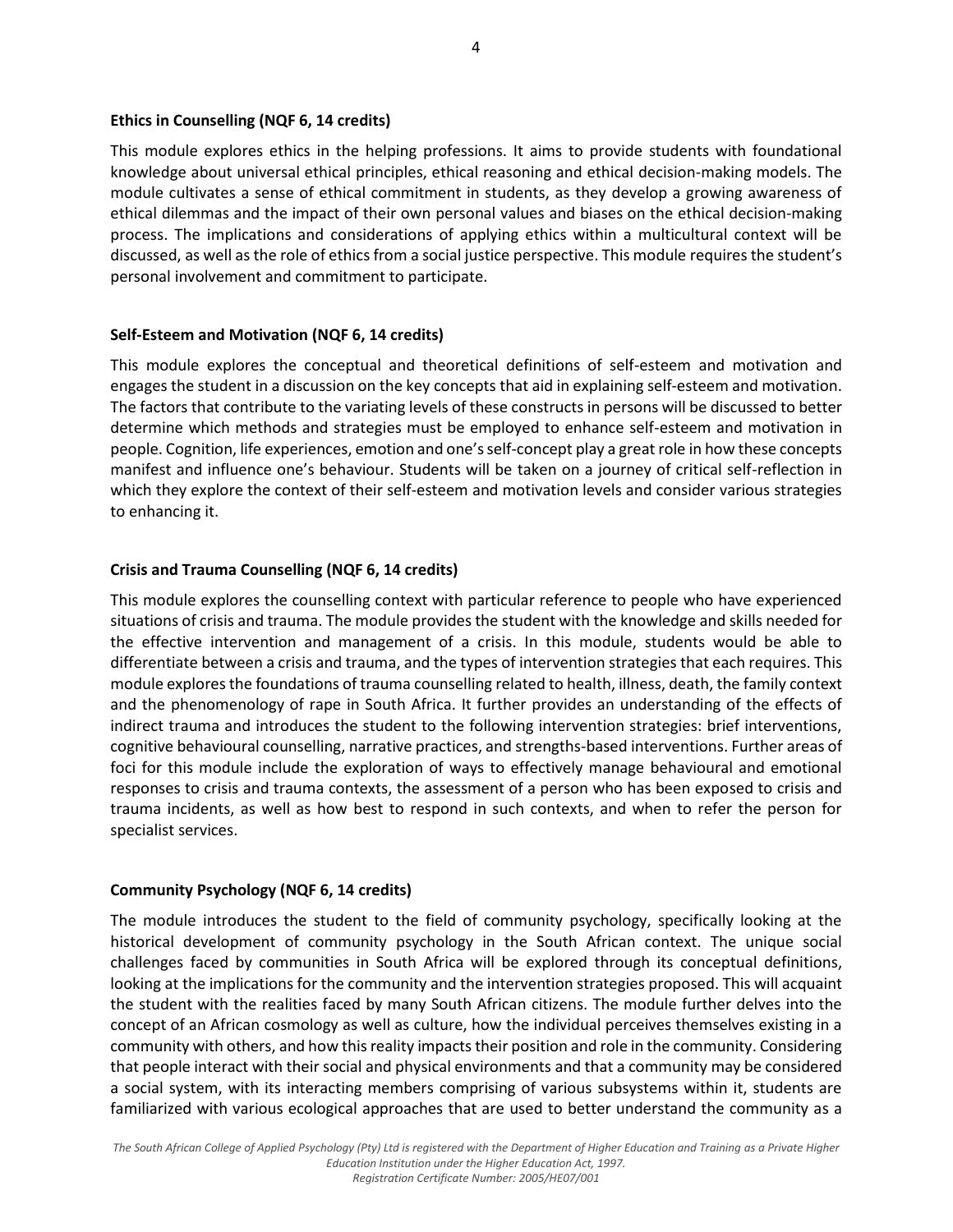system. This module offers insight into the assessment of a community's needs and existing resources, as well as information on what to consider when planning and implementing a community project. This module further places emphasis on bringing community members together to collaboratively work on empowering the community resulting in greater social change.

## **Work Integrated Learning (Part 1 and 2) (NQF 6, 20 credits)**

Work Integrated Learning is regarded as a rewarding and essential component of a student's learning experience. SACAP's vision is to continue to grow and develop as a centre of excellence for education, research and personal and professional development in the field of applied psychology. An integral component of this vision is to establish links with various psychosocial organisations in the community services, health, welfare, etc. It is intended that such collaborative work will promote excellence in the education and training of students within these fields. The WIL module runs over the course of two academic terms and offers students a comprehensive practical placement within an organisational setting specifically related to various psychosocial fields.

## **Elective Modules**

## **Addiction Counselling (NQF 6, 15 credits)**

This elective module provides an overview of addiction, addiction models, and addiction counselling, by examining the theoretical models and counselling approaches used to understand, intervene and treat addictions. A differentiation between substance and non-substance related addictions (process addictions) are explored, providing clarification on the common features and defining characteristics of each. Students will be introduced to various screening tools for the assessment of addiction and learn about common co-occurring disorders. Crisis intervention, individual counselling, group counselling and family counselling will be explored when working in the context of addiction treatment. Treatment and aftercare issues as they relate to gender, ethnicity, sexual orientation, disability and age, will be engaged with. Specific emphasis will be placed on the family of the addict and the children in the family system. Finally, this module concludes with insights into harm reduction, relapse prevention practices as well as 12-step self-help groups.

#### **Counselling in Loss (NQF 6, 15 credits)**

This module provides students with the knowledge, skills and attributes to effectively and appropriately work with those experiencing a variety of loss and grief issues. Students study the dynamics of the grieving process and the impact that cultural, social, and religious perspectives and beliefs have on the experience of grief and loss. The module introduces the students to complicated, disenfranchised and ambiguous loss and how to work with and/or refer clients. The aim of the module is to assist the student to integrate their developing knowledge and understanding of the counselling process to confidently and appropriately counsel clients as they move through the grieving and loss process.

## **Family Work and Relationships (NQF 6, 15 credits)**

The module introduces family theories and family therapies, with a focus on viewing the family from a systemic perspective. Various explanatory models will be explored with the aim of understanding family functioning, processes and relationships. This includes intergenerational family therapies, experiential